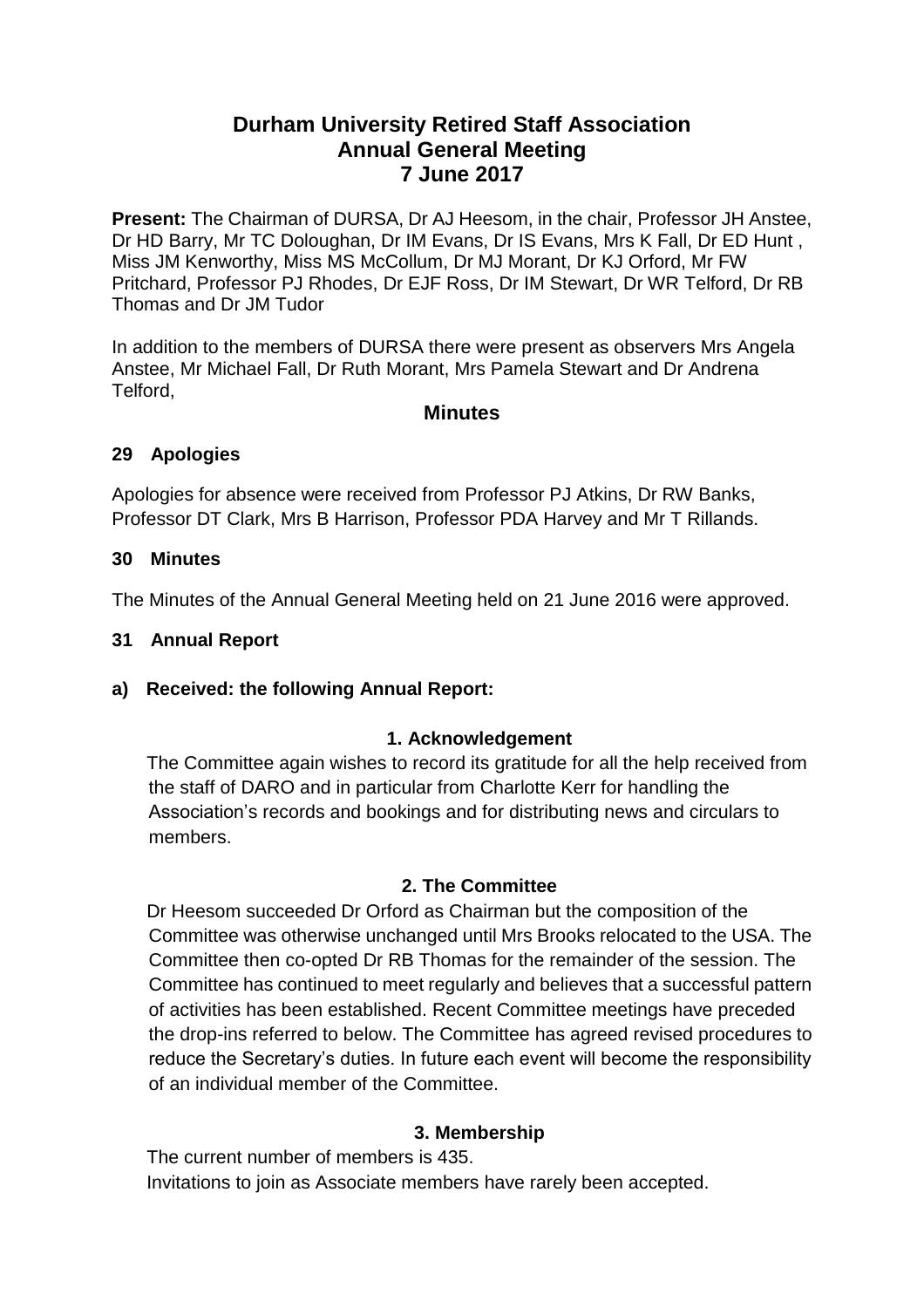### **4. Accounts**

The accounts show a satisfactory picture.

#### **5. Good Causes**

The Committee regrets that little progress has been made on including support of a good cause in the Association's activities. The latest position is reported elsewhere in the minutes.

### **6. Events During the Year**

A number of events have been held during the year which those attending have found interesting and informative. All the hosts have been very welcoming and have gone to a great deal of trouble on DURSA's behalf. We are most grateful to them. Details of attendance are as follows:

Visit to Thorn Electric at Spennymoor on 19 October 2016 - 28

Visit to the Department of Biosciences on 2 November 2016 - 21

Pre-Christmas Reception and Get-Together on 12 December 2016 - 25. During the proceedings an illustrated reading of *Tam O'Shanter* by Bill and Andrena Telford was much appreciated.

Visit to the Earth Sciences Department on 18 January 2017 - 25. This included a very successful series of ten-minute mini-lectures which were both fascinating and kept to time.

Tour of the Castle followed by Afternoon Tea on 1 March 2017 - 21 Annual Dinner at *Le Nouveau* restaurant at New College on 22 March 2017 at which we were pleased to welcome the new COO, Jane Robinson - 40 Visit to Croxdale Hall preceded by lunch at the Honest Lawyer on 3 May 2017 - 41 Evening visit to the Botanic Garden on 17 May 2017 - 22

The AGM and Visit to the Palace Green Library on 7 June completed the programme - 24

On an initial trial basis a series of drop-ins was arranged during the Michaelmas Term 2016 to encourage members to meet up over coffee in the Palatine Centre Café on the first Tuesday of the month. Prior booking was not required and the arrangement was sufficiently successful to be continued into 2017. The venue has now been changed to the Botanic Garden Café.

DURSA events are now regularly mentioned in *Dialogue.*

### **7. Future Events**

Events already arranged for 2017-18 include visits to:

Estates and Buildings on Palace Green, the telescope in the Physics Department, the usual Pre-Christmas Reception and get-together, the National Biologics Centre, Darlington, the Department of Anthropology and *Locomotion* in Shildon. Unfortunately Nissan is still not accepting visits and DURSA has been advised to enquire again in July 2017.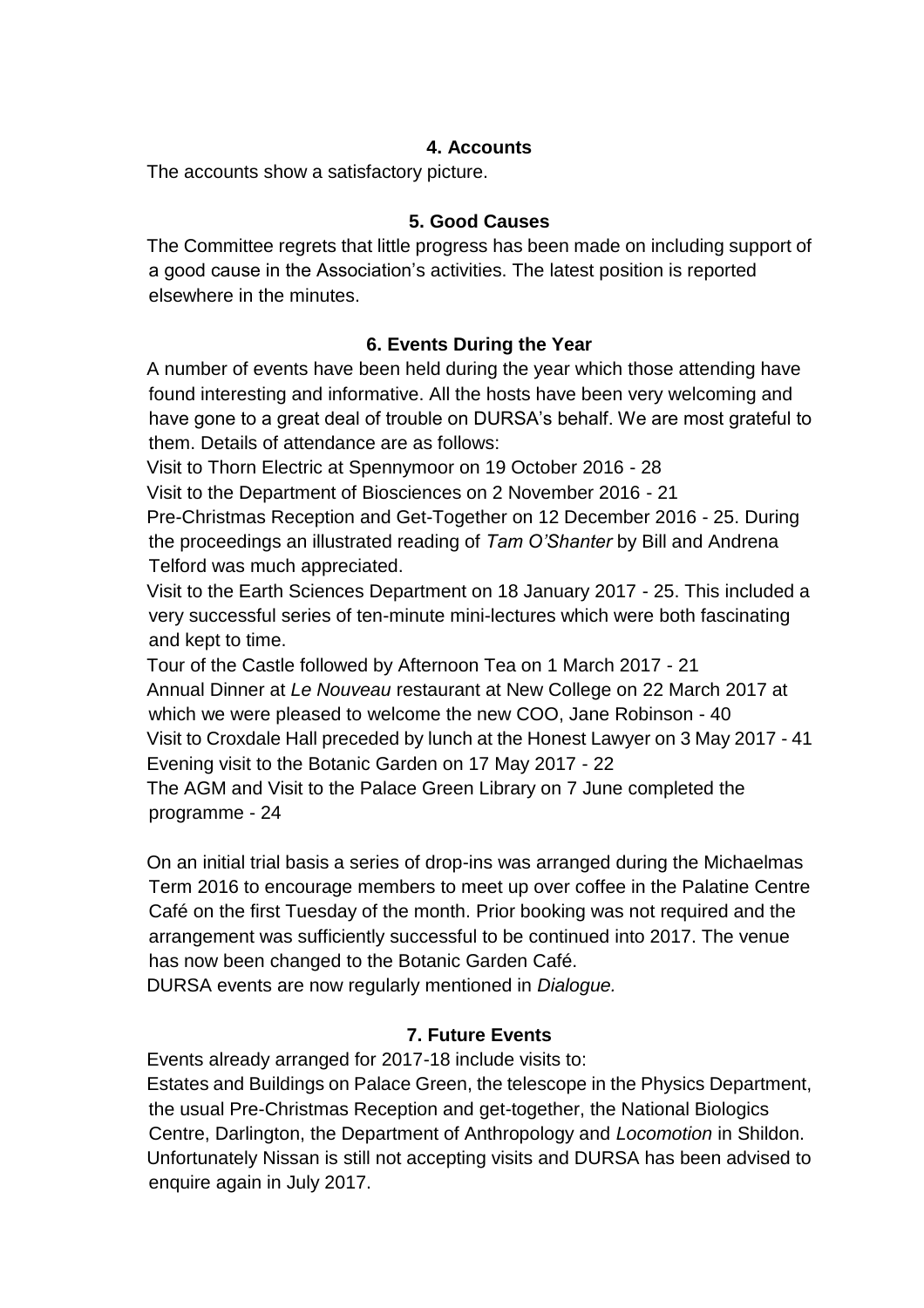**b)** In presenting the Report the Chairman emphasised the Association's gratitude to DARO staff and paid tribute to Dr Orford's contribution as DURSA's founder and first chairman. He drew attention to the small but significant balance in the accounts and the great welcome DURSA members had received on all their visits. An interesting programme was in hand for 2017-18 to which it was hoped there would be a contribution from an Arts department. Approaches at a Faculty level had been disappointing. If Nissan restarted visits one would be added to the programme if necessary at very short notice. It was noted that members with mobility problems would not be able to access the Physics telescope itself but would be able to watch what was seen through the telescope from an accessible point.

The Chairman noted that it appeared that not all retiring staff were receiving details of DURSA and urged members to inform the Committee if they came across examples of retirees who had missed out.

# **c) Possible Future Events**

During a brief discussion the following possible visits were suggested: The appropriate service for information on the employment of Durham graduates The Languages Centre Bishop Auckland Castle and the Zurbarans Bishop Auckland Town Hall

# **32 Accounts**

**a) Received**: the Association's accounts for 2016-17 as at 31 May 2017.

**b) Noted:** that the eleven-month accounts necessarily presented an incomplete picture but one which it was expected would produce a small and satisfactory balance to carry forward at the year end.

# **33 Constitutional Amendments**

**a) Reported:** that the Committee had considered amendments to Paragraph 4 of the Constitution which currently read as follows:

1) "There shall be a Committee consisting of a Chairman, Vice-Chairman, a Secretary, a Treasurer/Social Secretary and three other members to be elected by the membership at the Annual General Meeting. Members shall serve for three years but the initial members shall serve for periods of one, two or three years to establish a system of rotation whereby one third of the members normally retire each year. The Committee may co-opt not more than two additional members on an annual basis."

**and had Recommended**: That in the first sentence, **"/ Social Secretary"** be deleted and also that the word **"three"** be deleted and that **"five" be inserted in its place** as all but one of the current Committee members had been elected for three years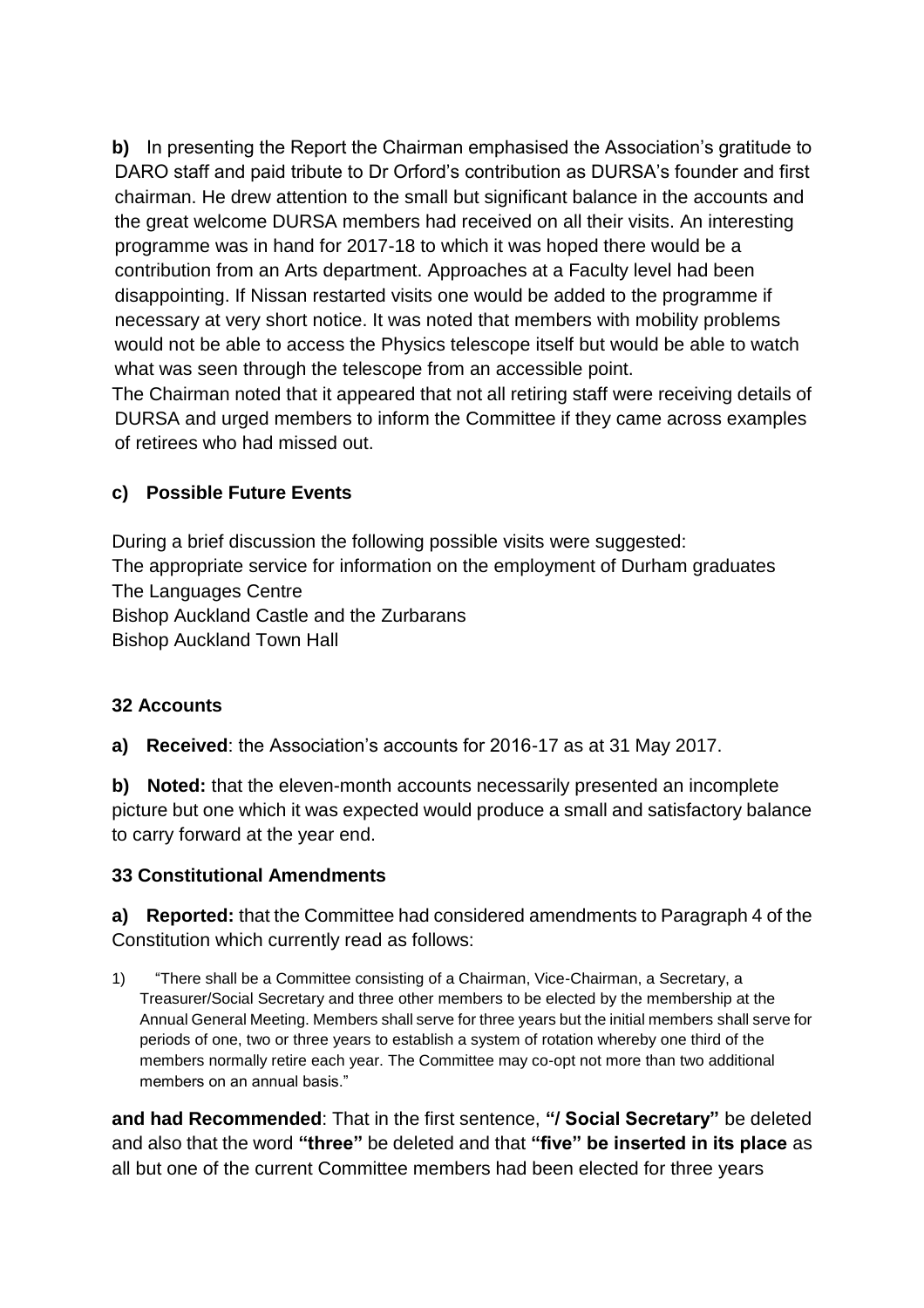(instead of having two members co-opted for a year at a time) thereby ensuring that three members come up for election every three years. The proposed deletion of "/ Social Secretary" reflected the new procedure whereby individual members took responsibility for particular events.

**b) Resolved:** that the proposed amendments be approved and forwarded to the Chief Operating Officer of the University.

# **34 Good Causes**

**a) Reported:** That Members were aware of the ambition for DURSA to be more than just a social organisation. Accordingly the Committee had given the matter much consideration over the last three years. Their first thought had been to support the University's Orientation and Transition Workshop for new first year students with autism spectrum conditions. Although the target sum to be raised (£6,447 excluding extra staff costs) was relatively modest it was nevertheless beyond the reach of DURSA members unless contacts could be used to raise funds from external donors. However, it had been made clear to the Committee that external donors would regard the cost of the course as being well within the capacity of the University and, indeed, as a proper call on University funds. Since then the Committee had been in contact with the County Durham Community Foundation (CDCF) which supported good causes within County Durham, e.g. community groups and individuals or families in need. 13% of grants had been classed as education and training, 14% as employment and labour and 12% as health and wellbeing. Overall 16% of beneficiaries had been 13-18 year olds and 11% young adults of 19 to 25 years old. CDCF was a charity and able to claim gift aid for the sums it received. A further attraction of CDCF was the ability to attract matched funding. The ideal arrangement would be a named fund under the CDCF umbrella. However that would mean raising a minimum of £1,000 p.a., a sum the Committee considered might well be beyond the Association's reach at this stage in its development. It must remain an objective. Nevertheless in the Committee's view it would be good to put a toe in the water and to begin fund-raising now. For instance it would be possible to start contributing to CDCF's Endowment Fund whose aim was to build up an endowment whilst allocating part of each year's income for grants. The Committee had **therefore recommended** adopting this course of action to be funded by an agreed percentage added to the cost of those DURSA activities for which payment was made and, of course, members would be free to make personal donations as well.

**b)** During discussion of the Committee's recommendation it became clear that there was general support for fund-raising in the manner suggested; a levy of as much as 5% was suggested by one member and a fixed addition of £1a head to the cost of events by another. It became clear, however, that there was a reluctance on the part of some members to raise funds for a cause outside the University.

# **c) Resolved:**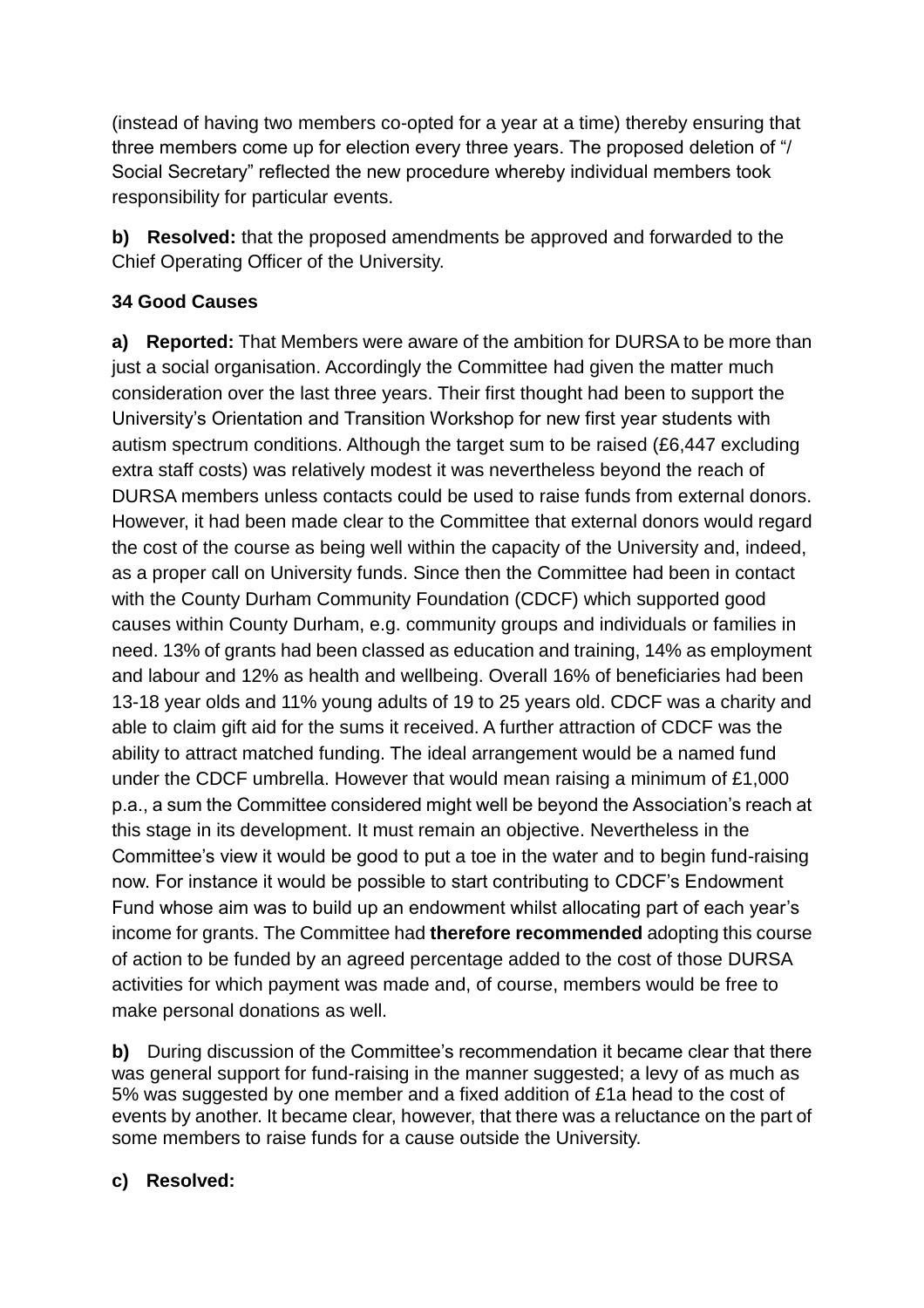i) That, in preparation for charitable activity a surcharge of an appropriate size, as judged by the Committee and made clear to members, be levied on DURSA events. ii) That further consideration be given to its allocation when, after allowing for a small reserve fund, a sufficient balance had been accumulated.

### **35 Membership of the Committee**

**a) Reported:** that the retiring members of the Committee, all eligible to stand again, were Mr TC Doloughan, Mr FW Pritchard (Treasurer) and Dr IM Stewart (Secretary) and that in addition to the foregoing three-year vacancies there was a one-year vacancy following the resignation of Mrs Brooks.

(Dr Stewart had indicated that he did not wish to stand again as Secretary and would prefer to retire from the Committee to make way for a new member. Mr Pritchard proposed to retire as Treasurer but was willing to stand again as a member of the Committee to advise in particular on IT matters)

**b) Resolved:** that, in the absence of other nominations, the following who had been duly proposed and seconded, be declared elected to serve for three years from 1 July 2017: Mr TC Doloughan

Mr FW Pritchard Dr RB Thomas (Secretary)

**c) Resolved:** that, in the absence of other nominations, Mrs M Allison, who had been duly proposed and seconded, be declared elected to serve for one year from 1 July 2017.

*NOTE: The composition of the Committee for 2017-18 is therefore as follows: Elected until 30 June 2018*

*Mrs M Allison Mrs K Fall (Treasurer) Dr AJ Heesom (Chairman) Elected until 30 June 2019 Professor JH Anstee Dr KJ Orford Miss MS McCollum Elected until 30 June 2020 Mr TC Doloughan Mr FW Pritchard Dr RB Thomas (Secretary) The Committee will elect one of their number as Vice-Chairman*

**d)** The Chairman thanked all members of the Committee for their contributions over the past year and paid tribute to the services of the retiring Secretary over the period since DURSA's initial meetings. He welcomed the new Secretary and expressed every confidence in him.

#### **36 Appointment of Treasurer**